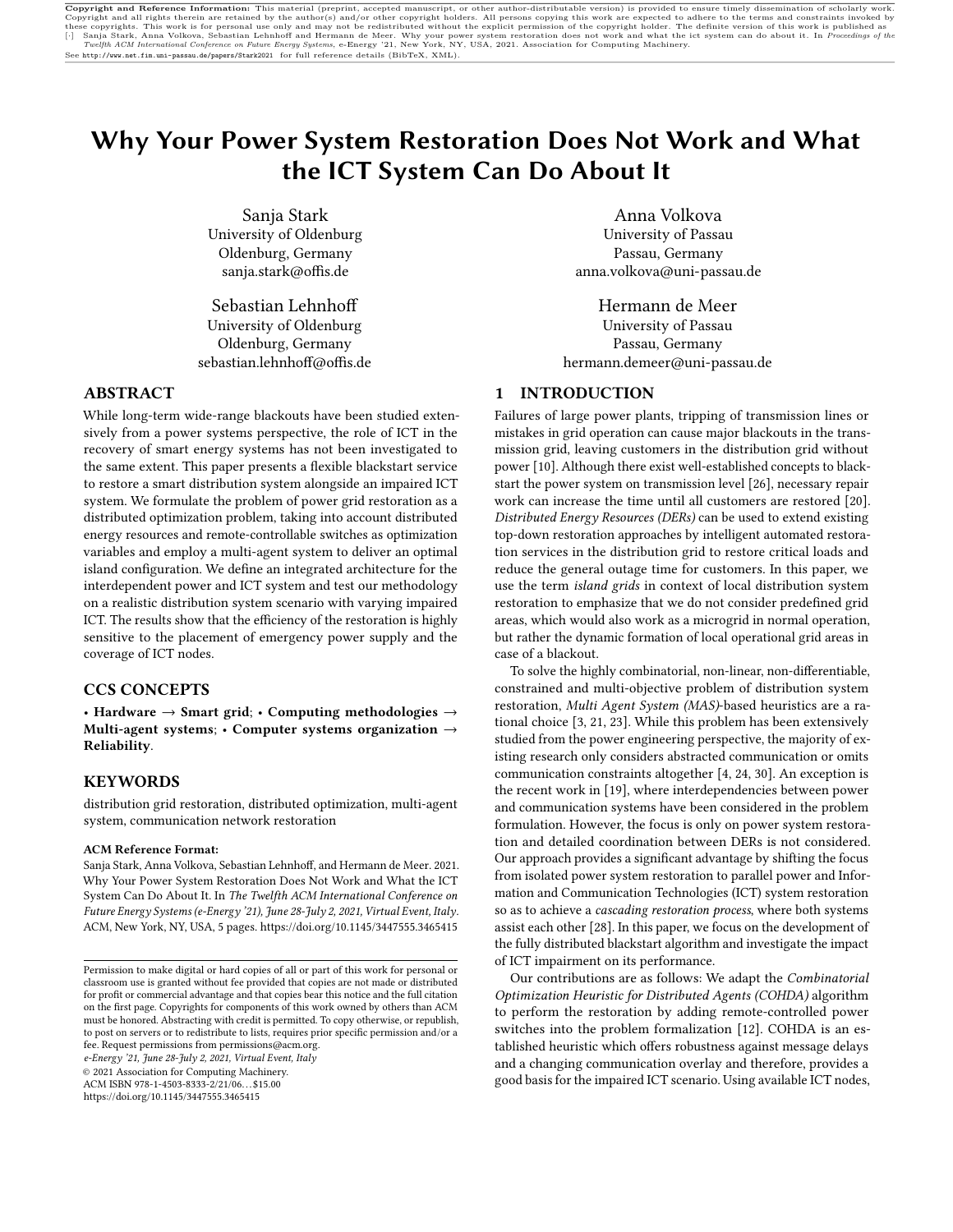e-Energy '21, June 28-July 2, 2021, Virtual Event, Italy Stark and Volkova, et al. Stark and Volkova, et al.

the agents successively form island grids with balanced generation and load in the distribution grid, thereby restoring additional ICT devices. We perform an evaluation on realistic simulation scenarios of interdependent power and communication systems and study different communication parameters to underline the influence of

the degraded communication system on the island grid forming.

# 2 ICT-ENABLED POWER SYSTEM ARCHITECTURE

We consider a Medium Voltage (MV) grid after a wide-area blackout in the transmission grid. The topology represents a modern radial distribution grid with tie lines between feeders. DERs have a significant contribution to the energy generation with a high share of Renewable Energy Source (RES) like Photovoltaic (PV)-plants and wind turbines. Throughout the grid, several DERs are designed to be blackstart capable, for example by combining large wind- or PV-plants with battery storages and suitable grid-forming inverters and controllers [\[17,](#page-4-13) [25\]](#page-4-14).

We assume the distribution grid to have a high level of automation to support the Distribution System Operator (DSO) in dealing with the increased complexity of future distribution grids. The generators and controllable devices (e.g. switches, electric vehicles, heatpumps) at Low Voltage (LV) and MV level are equipped with microcontroller-based Intelligent Electronic Devices (IEDs), which are typically supplied with a battery which can last up to 30 hours. We assume that software agents of the MAS run on each available IED in order to collect the information for restoration service and aggregate it at the associated MV/LV substation.

The primary challenge of the ICT system is to enable communication between IEDs in the presence of multi-level disturbances, arising from the unavailability of the power supply for the intermediate ICT nodes, such as routers and repeaters, and upper-level communication services, such as wide-area routing. We assume that public communication infrastructures are primary used at the distribution grid level. In this work, we consider 450MHz [\[29\]](#page-4-15) and Long Term Evolution Advanced (LTE-A) networks as enablers of the distribution grid restoration. In order to guarantee packet routing during the power outage, LTE-A base stations can be enhanced to support self-backhauling at the access network level [\[8\]](#page-4-16), hence continue providing end-to-end links between MV/LV substations during the whole restoration process. Flexible placement of the self-backhauling functions is possible by employing Network Function Virtualization (NFV) [\[27\]](#page-4-17). However, limited battery time [\[6\]](#page-4-18) as well as switching from normal to self-backhauling operation can lead to degradation of the communication. In this work, we want to focus on the influence of size and availability of the cells on the restoration process.

We do not consider the challenges for stability that arise from operation of small grids, like low system inertia, high R/X ratio and limited short-circuit capacity [\[7\]](#page-4-19). Instead, we use a simplified model with steady-state simulations, that does not take into account aforementioned dynamic effects. The question of handling stability issues in microgrids is part of ongoing research and promising solutions have already been introduced, e.g. virtual synchronous machines [\[16\]](#page-4-20).

### 3 PROBLEM FORMALIZATION

We formally describe the power grid model by creating a graph  $G = (V, E)$  with MV power system nodes V and MV lines E. A node  $v_i \in V$  can either be a single generator, a single load or a set of any number of both. It is therefore described as a tuple  $(G_i, L_i)$  with  $G_i \cup L_i \neq \emptyset$ ;  $G_i$  being the set of generators and  $L_i$  the set of loads connected to  $v_i$ . We represent each generator  $j$  in  $G_i$  by a schedule  $w_{ij}^G \in \mathbb{R}^q$  and correspondingly each load k in  $L_i$  by a schedule  $w_{ik}^{\vec{L}} \in \mathbb{R}^{q}$ . Variable  $q$  marks the schedule's planning horizon, which always starts at the current timestep and extends to the future timestep defined by  $q$ . Following the passive sign convention, we assume loads to be modelled with positive consumption ( $w_{ik}^L \ge 0$ ) and generators with negative generation ( $w_{ij}^G \leq 0$ ). To start the restoration process and allow the creation of an island, there has to be at least one node with a blackstart capable unit, defined by  $v_i^{bc} \in V$ . Finally, we define the total set of switches S: A switch  $s_i \in S$  is associated with one line  $e_i \in E$  and has a state  $s_i$  state that can either be open (0) or closed (1).

We can now describe island grid  $G_I = (V_I, E_I)$  as follows: After choosing a state  $s_i$  state  $\in \{0, 1\}$  for each  $s_i \in S$  we update graph *G* by removing all edges  $e_i \in E$  for which  $s_i$  state = 0. The current island composition  $G_I$  is now a connected component of  $G$ : Since an island is always formed around a node  $v_i^{bc}$ , each node  $v_i \in V$ that has a path to any  $v_i^{bc}$  is considered as part of  $V_I$  and therefore as part of the island. Consequently, all  $G_i$  and  $L_i$  of  $v_i$  are also part of the island. The complete distribution system restoration problem can now be defined by extending the problem description from COHDA, which was originally developed to solve a predictive scheduling problem for virtual power plants [\[13\]](#page-4-21):

<span id="page-1-0"></span>
$$
\max \left( \sum_{i=1}^{|V_I|} \sum_{k=1}^{|L_i|} w_{ik}^L \right) \tag{1}
$$
\n
$$
\text{with } G_I = (V_I, E_I) \subseteq G = (V, E)
$$
\n
$$
\text{where } E = \{ \{e_1, ..., e_x \} | e \in E, s_i. state = 1 \}
$$
\n
$$
V_I = \{ v_1, ... v_x | v \in V, v \text{ has path to a } v^{bc} \}
$$
\n
$$
\text{ject to } \left( \sum_{i=1}^{|V_I|} \sum_{k=1}^{|L_i|} w_{ik}^L \right) + \left( \sum_{i=1}^{|V_I|} \sum_{j=1}^{|G_i|} w_{ij}^G \right) = 0
$$

The objective is to maximize the amount of restored load in the island  $G_I$  by choosing a state  $s_i$  state for each  $s_i \in S$  while keeping generation and load in the island balanced. This balancing can be done by choosing a schedule  $w_{ij}^G$  for all generators in  $V_I$  to match the total load in  $V_I$ . A change of any  $s_i$  state potentially changes the composition of  $G_I$  and therefore changing the generators available for balancing. This results in two nested optimization problems: The maximization of load in  $V_I$  on upper level and on lower level the minimization of the difference between load and generation – represented as Euclidean distance between the aggregated load and generation vectors – for the current composition of  $V_I$ .

sub

The behaviour of uncontrollable loads is assumed to be known and described by one fixed schedule  $w_{ik}^L$ , whereas generators offer certain flexibilities from which different schedules  $w_{ij}^G$  can be created. One approach to handle the potentially large set of possible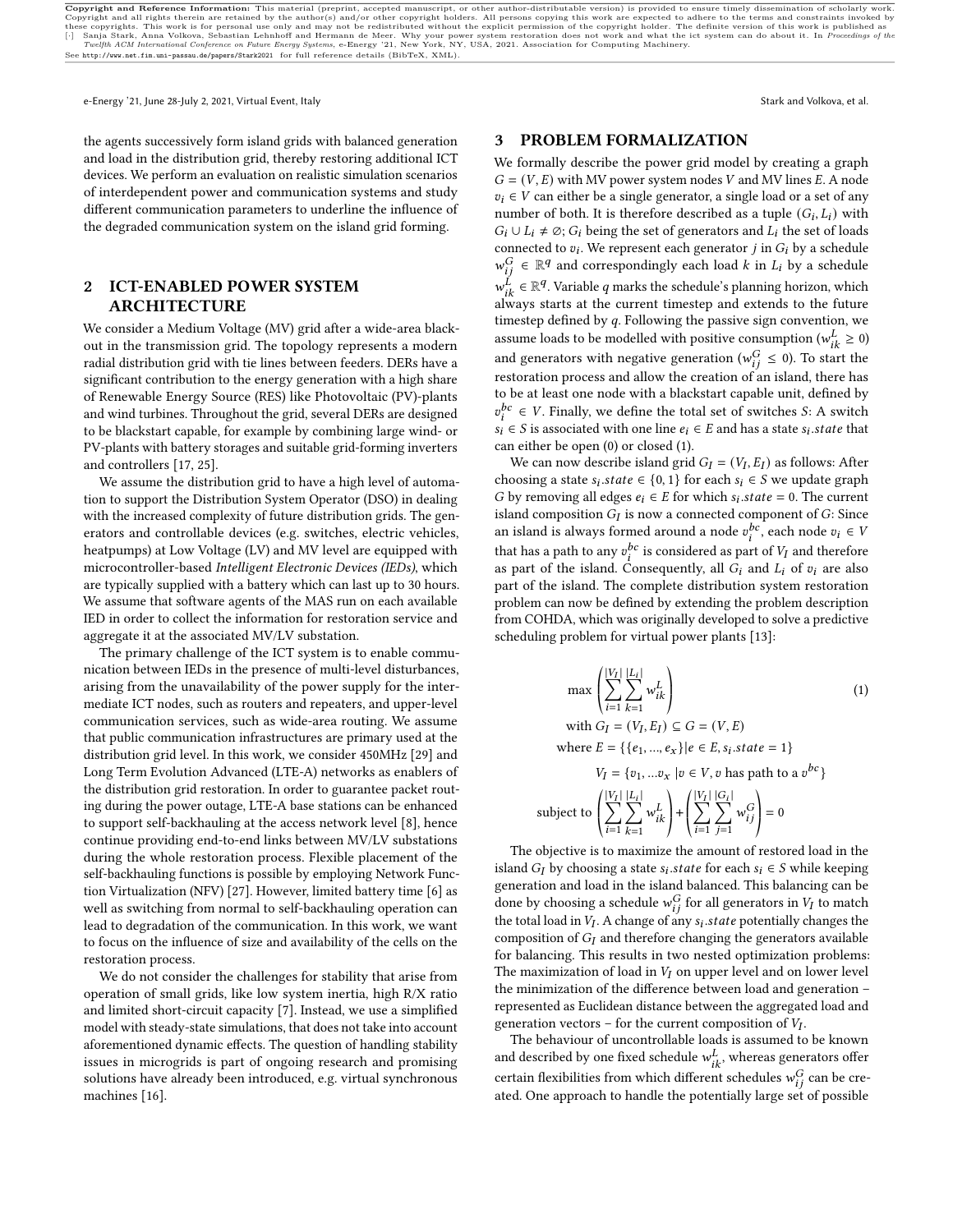Why Your Power System Restoration Does Not Work and What the ICT System Can Do About It e-Energy '21, June 28-July 2, 2021, Virtual Event, Italy

schedules and unit-specific constraints is the use of a decoder: Instead of having a complete set of schedules, the possible schedules are represented by a flexibility model, which can be used to map an optimal, but infeasible schedule to a feasible one in the search space [\[2\]](#page-4-22).

# 4 RESTORATION ALGORITHM

The previously described problem is mapped to a MAS to achieve distributed problem solving. Switch Agents control the state for each switch and solve the upper level optimization problem (Equation [1\)](#page-1-0). A Switch Agent is always an aggregator of one grid segment and represents all switches connecting this grid segment with neighbouring segments. Unit Agents monitor the consumption of loads or control the schedules of generators and focus on the lower level optimization problem by trying to minimize the difference between load and generation in the current island configuration. They can represent a single MV generation unit, a single MV load or an aggregation of LV generation/load.

Figure [1](#page-2-0) illustrates the holonic structure of the MAS. A holon describes an element that is the whole and the part of a system at the same time – constituted by lower level holons, while also being a part of a higher level holon [\[9\]](#page-4-23). The different holons reflect two different structural aspects: The physical structure of the power system (each grid segment is represented by one level 1 holon with the connected elements being a part of the underlying level 0 holons) and the abstract structure of the nested optimization problem (upper and lower level).

The restoration algorithm now uses two interlaced COHDAinstances, as has been successfully demonstrated in [\[1\]](#page-4-24), to solve this nested optimization problem. One negotiation consists of three steps, which are the same for both COHDA-instances. (Perceive): When receiving a message, an agent integrates the new information into its current knowledge about the system, i.e. its working memory. (Decide): Based on its current working memory, the agent makes its decision on the optimization variable it controls ( $w_i^G$  or  $s_i$  state) and tries to find a better solution for its respective optimization problem. (Act): Finally, an agent sends its updated working memory to all its neighbours. After (Perceive), Switch Agents first send a target schedule to their Unit Agents to start an underlying negotiation. Using a flexible target schedule instead of trying to balance generation and load in each node allows the surplus generation to be used by neighbouring holons. Only after receiving the result, they continue with (Decide) and (Act).

If an agent does not receive new information and is not able to improve its current best choice, it does not perform the final step (Act). This behaviour eventually leads to the convergence and termination of the algorithm as described in detail in [\[12\]](#page-4-12). The number of exchanged messages of COHDA increases superlinearly with the number of agents, as in  $O(n^{1.4})$  [\[14\]](#page-4-25). However, due to the holonic structure the number of agents in individual negotiations is limited to the number of MV nodes in one distribution grid. After each successful restoration step, further parts of the ICT system get restored, enabling more agents to participate in the next negotiation and, in turn, restore more parts of the power system. Therefore the repeated execution of the algorithm creates a cascading restoration process.

<span id="page-2-0"></span>

Figure 1: Holonic agent structure

# 5 EVALUATION

The goal of our evaluation is to assess the effects of ICT impairment on the solution quality of the restoration algorithm. The solution quality is here defined as a percentage of maximum load restored using the available generation capacity. We chose a SimBench MV scenario [\[18\]](#page-4-26) as our fixed power system scenario, which offers increased flexibility in island formation with a switch on every line. We use the associated time series for the RES in the grid model as the maximum possible generation for each unit, which can be arbitrarily reduced if necessary to create optimal schedules. We assume the loads to be fixed according to the time series.

We then used a Box-Behnken-Design for the experimental setup to study the following two ICT factors: (1) the number of the available ICT nodes (in our setup with cellular access networks – base stations with battery supply) and (2) size of access network as cell size. According to [\[6\]](#page-4-18), more than 30% of the batteries installed at the base stations might be in faulty, discharged or nearly-dead state. Therefore, we assume that a minimum level of degradation will always be present, choosing 90% of available battery backup as the highest possible value. On the other hand, we assume a minimum value of 10% of available batteries to enable basic restoration and 50% as the medium value to achieve uniform coverage of the response surface. To reflect the possible variety of initial scenarios, we place the batteries randomly at the base stations for each scenario and for each simulation run. This mandates the need for repeated simulation runs, therefore each scenario is executed as many times as necessary to reach a confidence value of  $\leq 0.05$  for the results. The values of cell sizes are chosen based on the power grid scenario as well as current state of the art. We consider the smallest cell size to be 2 km and the medium cell size is selected to be 6 km. We also consider large cell size as 10 km as per state of the art of Long Term Evolution (LTE) technology [\[15\]](#page-4-27). Larger cells provide also more overlapping behaviour, thus, power grid nodes can have access to several ICT nodes at the same time.

For executing the experiments, we developed a co-simulation setup, using the co-simulation platform mosaik [\[22\]](#page-4-28). We coupled mango [\[5\]](#page-4-29) for the implementation of the MAS, SimBench [\[18\]](#page-4-26) for the power grid and NetworkX [\[11\]](#page-4-30) for the ICT system.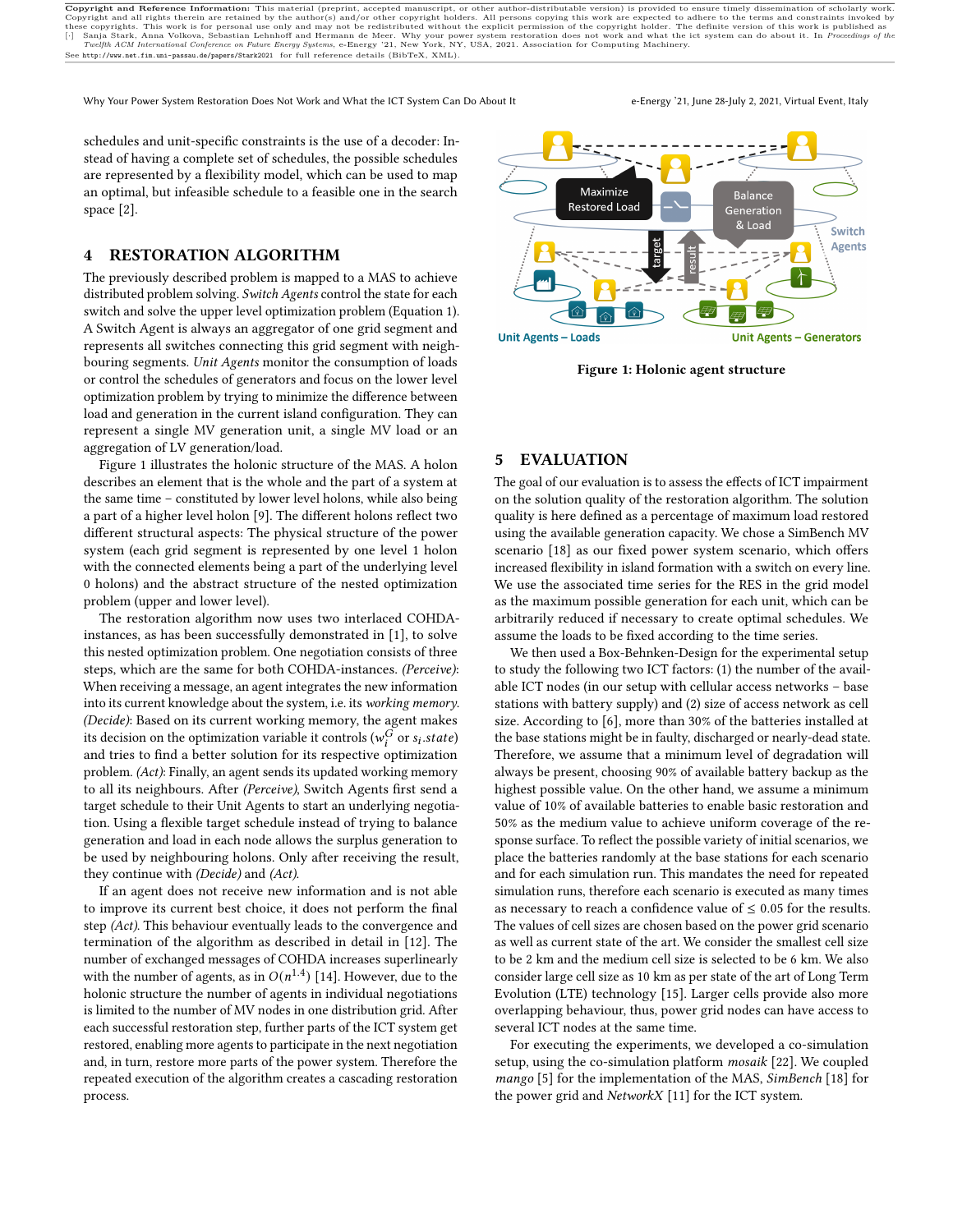<span id="page-3-0"></span>

Figure 2: Distribution of load restored per scenario execution for different numbers of batteries in different cell sizes

### 6 SIMULATION RESULTS

As a benchmark for the simulation results, we tested scenarios with 100% battery backup considering all three cell sizes, which always resulted in 100% of load restored. This implies that any degradation in load restoration observed henceforth is a consequence of impaired ICT.

Owing to the random placement of batteries, the amount of restored load differs in each scenario execution. This effect is summarized in Figure [2,](#page-3-0) showing the distribution of results for different cell sizes. The black line marks the mean restored load of all simulations runs in all scenarios for the respective cell size. It can be observed that with a larger cell size and therefore higher amount of overlapping cells, the restoration process is more robust against base station unavailability. Figure [2c](#page-3-0) shows that in the 10 km cell size scenario, the spread for all levels of battery backup availability is relatively small with a minimum of (60−70]% and a maximum of (90 − 100]%. The spread in the restored load is, however, larger for 2 km and 6 km cell size – not only for all levels of battery backup availability but also within one individual level. For example, Figure [2a](#page-3-0) shows that even with 90% available battery backup, the possible restored load varies between  $(50 - 60)$ % to  $(90 - 100)$ %.

Figure [3](#page-3-1) shows the effect of battery and cell size on restored load as well as the correlation between the two parameters. As expected, a higher amount of battery backup availability enables more load restoration. Likewise, with increasing cell size more load gets restored due to larger initial communication overlay and more cell overlapping. The highest mean restoration of 99% can be observed for the combination of both parameters' highest values, the 10 km cell size and 90% battery backup availability. It can also be seen that both factors can compensate each other: Scenarios with 2 km cell size and 90% battery provide equally good results as scenarios with 10 km cell size and 10% battery backup.

### 7 CONCLUSION AND FUTURE WORK

In this paper, we presented the power system restoration as a twolevel optimization problem and applied a MAS for distributed problem solving, using the COHDA algorithm. We also proposed an ICT-enhanced power grid infrastructure, which supports the communication between the agents of the MAS. For the evaluation, we considered an interconnected ICT and power system with varying values of cell size and battery backup. The results show, that

<span id="page-3-1"></span>

Figure 3: Surface plot for battery and cell size

both parameters have an effect on the restored load but can also compensate each other.

This work motivates extensions along several directions. Our next step is to evaluate the scalability of the algorithm, considering the holon size as well as ICT impairment in terms of limited bandwidth and message losses. Following this, an intelligent ICT restoration algorithm will be designed, taking into account the architectural and Quality of Service (QoS) parameters of the ICT network and also identifying critical nodes that influence the efficiency of the restoration process. By prioritizing these nodes in the power system restoration, the cascading restoration process can be improved significantly. Finally, the robustness of the algorithm should be increased by considering unexpected events – such as not cleared faults in the grid – as well as uncertainties in the generation and load.

#### ACKNOWLEDGMENTS

This work was funded by the Deutsche Forschungsgemeinschaft (DFG, German Research Foundation) – project number 360475113 as part of the priority program DFG SPP 1984 - Hybrid and Multimodal Energy Systems: System theory methods for the transformation and operation of complex networks.